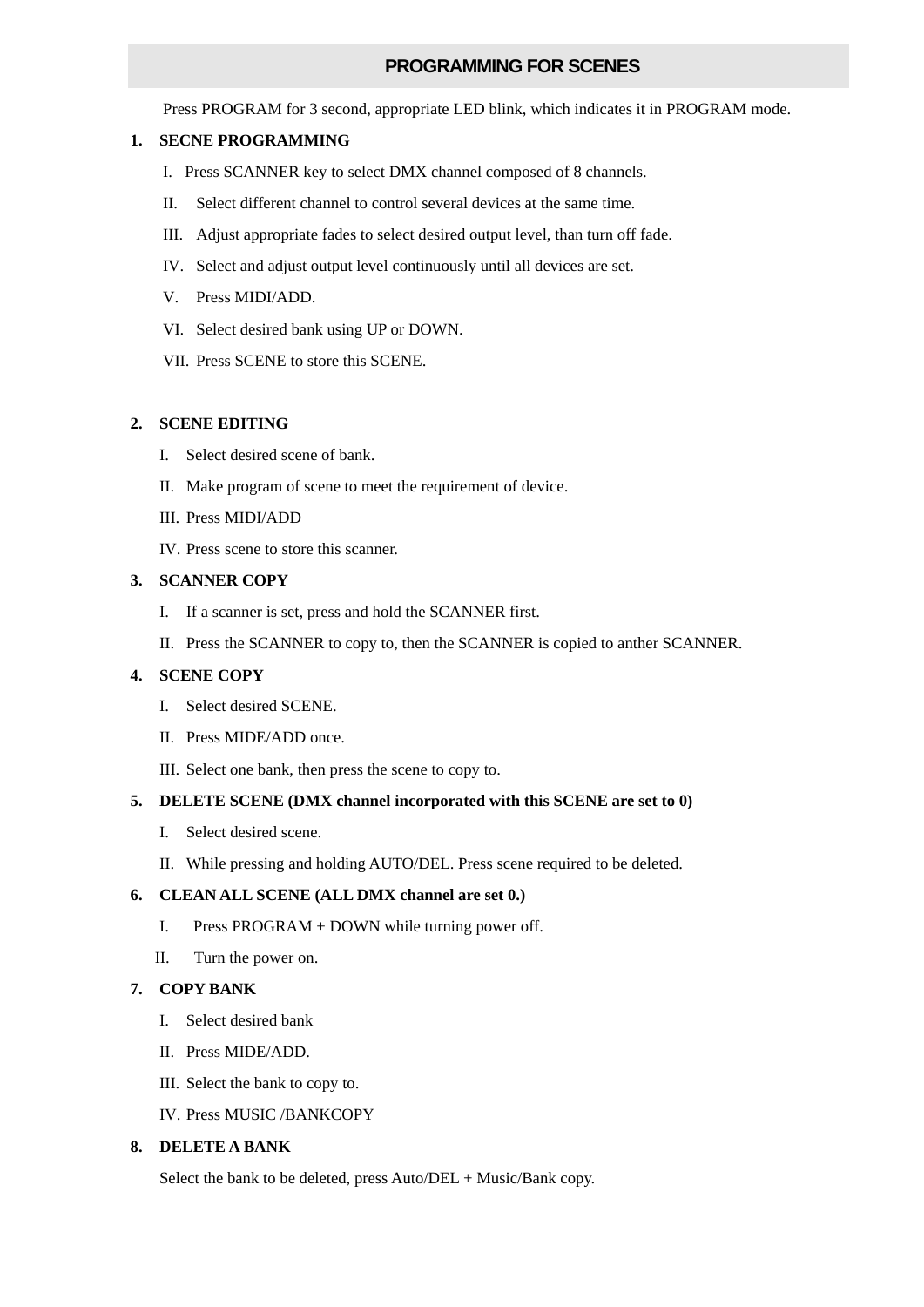## **PROGRAMMING FOR CHASES**

Press PROGRAM, corresponding LED flashes, which indicates it is in PROGRAM mode.

#### **1. MAKE PROGRAM OF SCENE IN CHASE.**

- I. There are up to 240 scene in a CHASE.
- II. Scene are run in the programmed order. First programming, first running.
- III. Select a CHASE who contains programmed scene.
- IV. Select a scene of bank.
- V. Press MIDI/ADD.

#### **2. COPY A BANK TO CHASE**

Select a bank, press MUSIC/BANK COPY, and press MIDI/ADD. Then the scenes of the bank are copied to the CHASE.

#### **3. CHASE EDITING**

Add a STEP IN CHASE.

- a、 Select desired LCD display.
- b、 Press TAP SYNC/DISPLAY, the LCD shows the CHASE and its STEP, Press TAP SYNC/DISPLAY once, the LCD shows the SCENE and BANK.
- c、 Add a STEP in CHASE.

d、 Presses TAP SYNC/DISPLAY, the LCD shows the CHASE and its STEP. If it has made program till the 15th step, select the 9th using UP or DOWN, press MIDI/ADD, the CHASE is maintained and the STEP turns to 10th STEP. Select desired SCENE using UP or DOWN, Press MIDI/REC, then the new 10th STEP is added to SCENE, the previous 10th STEP turns to the new 11th STEP, the previous 11th STEP turns to the new 12th STEP , and so on.

### e、 Delete a STEP in CHASE

 Select desired STEP and then press AUTO/DEL. For example, select the 10th STEP using UP or DOWN, press AUTO/DEL, then the 10th STEP is deleted, the previous 11th STEP turns to the 10th STEP, the previous 12th STEP and so on.

#### **4. DELETE A CHASE**

- I. Select desired CHASE.
- II. Press desired CHASE while holding Auto/DEL.
- 5. CLEAN ALL CHASE (ALL SCENES are still available)
	- I . Press DOWN+Auto/DEL while turning power off.
	- III. Turn the power on.

## **RUNNING SCENES**

- Turn the power on; it is in MANUAL RUN mode. When in PROGRAM mode, press PROGRAM for 2 seconds, PROGRAM LED goes out, it enters MANUAL mode.
- If there is not any scenes having been programmed in a bank, the scene can't be run, only the SCENES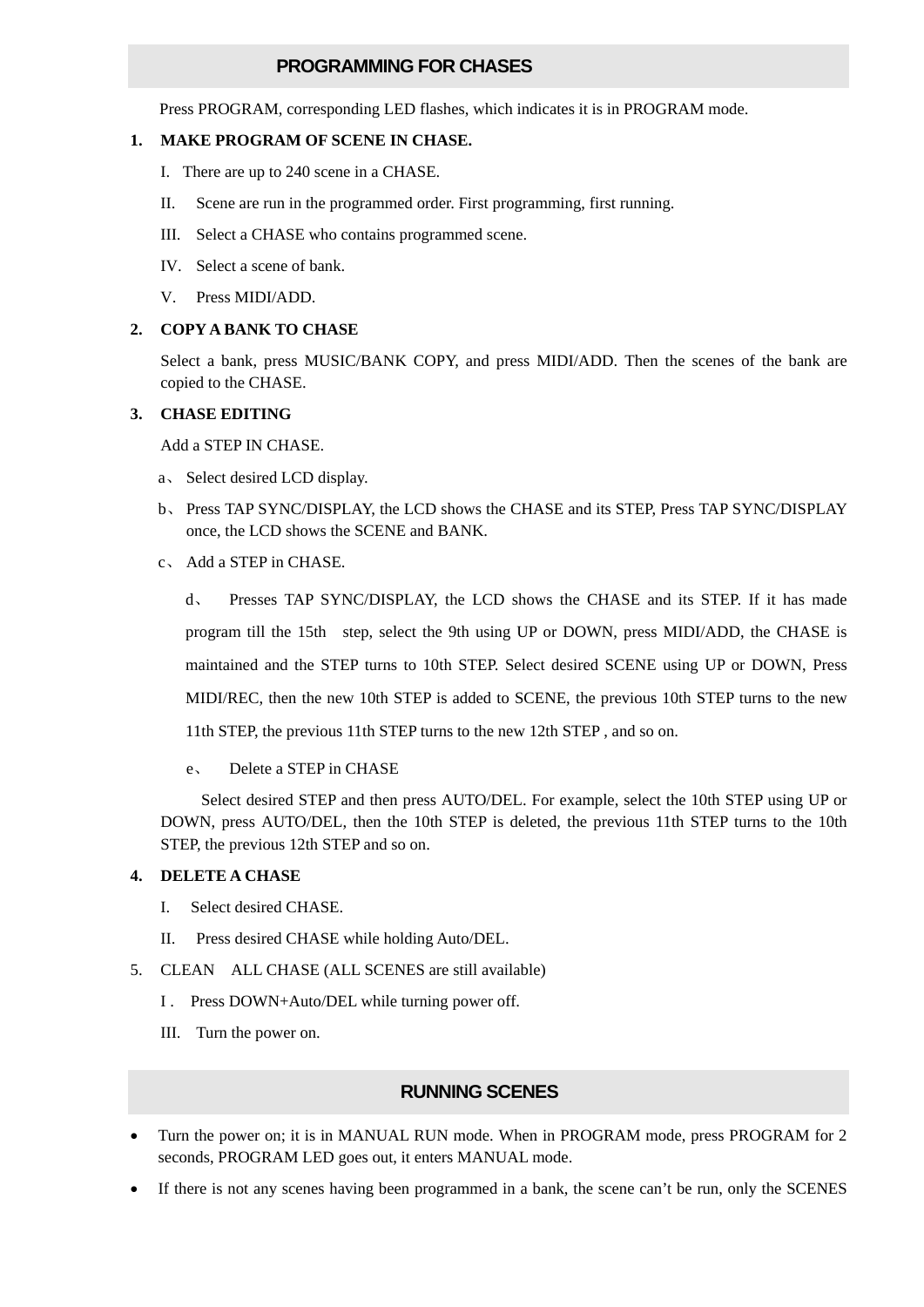having been programmed are executed.

• If the fades is set to OFF, Scene will execute channel program setting.

## **1. MANUAL RUN**

I. Extinguish AUTO triggered LED and MUSIC triggered LED.

II.Select a bank (using  $\uparrow$  or  $\downarrow$ ,MIDI signals through MIDI interface)

- III. Press scene to run scene.
- IV. Run scene-using MIDI.

## **2. AUTO RUN**

- I. Press AUTO/DEL, corresponding LED is ON.
- II. Press TAP SYNC/DISPLAY, Press it once more after some time, the interval between two pressing is assigned to the speed of AUTO RUN, the maximum limit is 10 minutes. If there are many pressings more than twice, the last two pressing are designated.
- III. Select desired bank, using UP or DOWN via MIDI signals.
- IV. Press Auto/DEL once more to withdraw AUTO RUN mode.

## **3. MUSIC RUN**

I. Press music/Bank copy, corresponding indicator lights, scene run is engaged into MUSIC RUN.

II.Select desired bank, using UP or DOWN or via MIDI signals.

III. Press music/bank copy once more to withdraw MUSIC RUN.

## **4. MIDI RUN**

Select bank to run scenes using MIDI whenever it is in MANUAL RUN, AUTO RUN or MUSIC RUN.

### **5. CHASE RUN**

I. CHASE RUN requires making programs, when running CHASE, scene will be step auto matching.

II.CHASE RUN includes MANUAL RUN, AUTO RUN, ATDIO RUNS, and MIDI RUN.

- III. Either one CHASE more can be run in the order of selection.
- IV. Press CHASE, Corresponding indicator lights, which indicates it, is in CHASE RUN.

### **6. FADE TIME CONTROL**

Move the slider to adjust FADE TIME, Output varies accordingly.

# **MIDI CHANNEL SETTING**

### **1. MIDI channel setting**

- I. Press MIDI, the third and fourth digits of LED blink, selects MIDI channel setting.
- II. Press MIDI one more to end MIDI channel setting. Also you can press any other key except UP and DOWN or move the fades to end MIDI channel setting.

## **2. MIDI RUNNING**

NOTE ON: Receive NOTE ON signals to execute corresponding function.